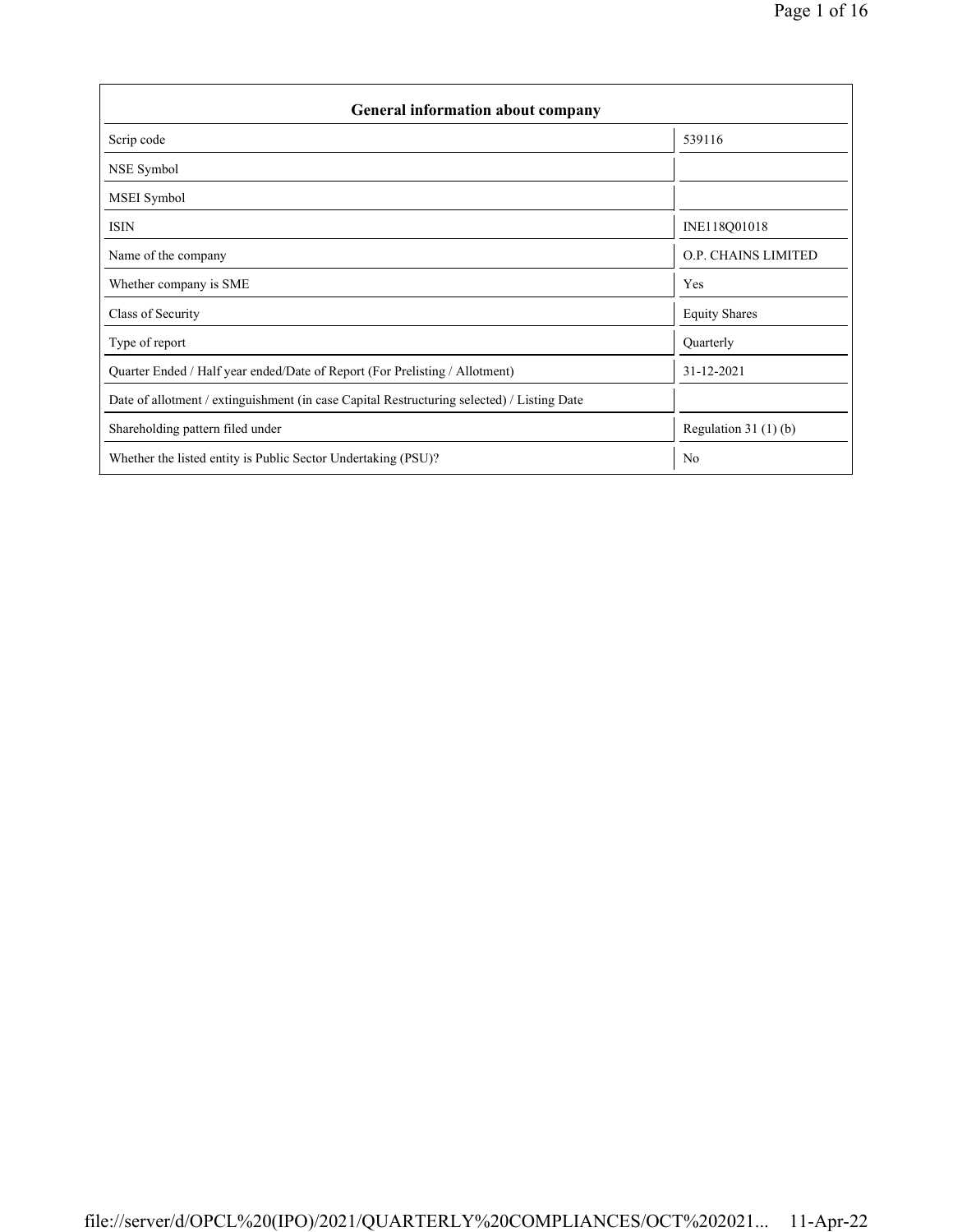|                | <b>Declaration</b>                                                                        |                |                                |                       |                             |  |  |  |
|----------------|-------------------------------------------------------------------------------------------|----------------|--------------------------------|-----------------------|-----------------------------|--|--|--|
| Sr.<br>No.     | Particular                                                                                | Yes/No         | Promoter and<br>Promoter Group | Public<br>shareholder | Non Promoter-<br>Non Public |  |  |  |
|                | Whether the Listed Entity has issued any partly paid<br>up shares?                        | No             | No                             | No                    | N <sub>0</sub>              |  |  |  |
| 2              | Whether the Listed Entity has issued any Convertible<br>Securities?                       | No             | No                             | No                    | No                          |  |  |  |
| $\overline{3}$ | Whether the Listed Entity has issued any Warrants?                                        | N <sub>0</sub> | N <sub>0</sub>                 | N <sub>0</sub>        | N <sub>0</sub>              |  |  |  |
| 4              | Whether the Listed Entity has any shares against<br>which depository receipts are issued? | No             | N <sub>0</sub>                 | N <sub>0</sub>        | N <sub>0</sub>              |  |  |  |
| 5              | Whether the Listed Entity has any shares in locked-in?                                    | N <sub>0</sub> | N <sub>0</sub>                 | No                    | No.                         |  |  |  |
| 6              | Whether any shares held by promoters are pledge or<br>otherwise encumbered?               | No             | No                             |                       |                             |  |  |  |
| 7              | Whether company has equity shares with differential<br>voting rights?                     | No             | No                             | N <sub>0</sub>        | N <sub>0</sub>              |  |  |  |
| 8              | Whether the listed entity has any significant beneficial<br>owner?                        | Yes            |                                |                       |                             |  |  |  |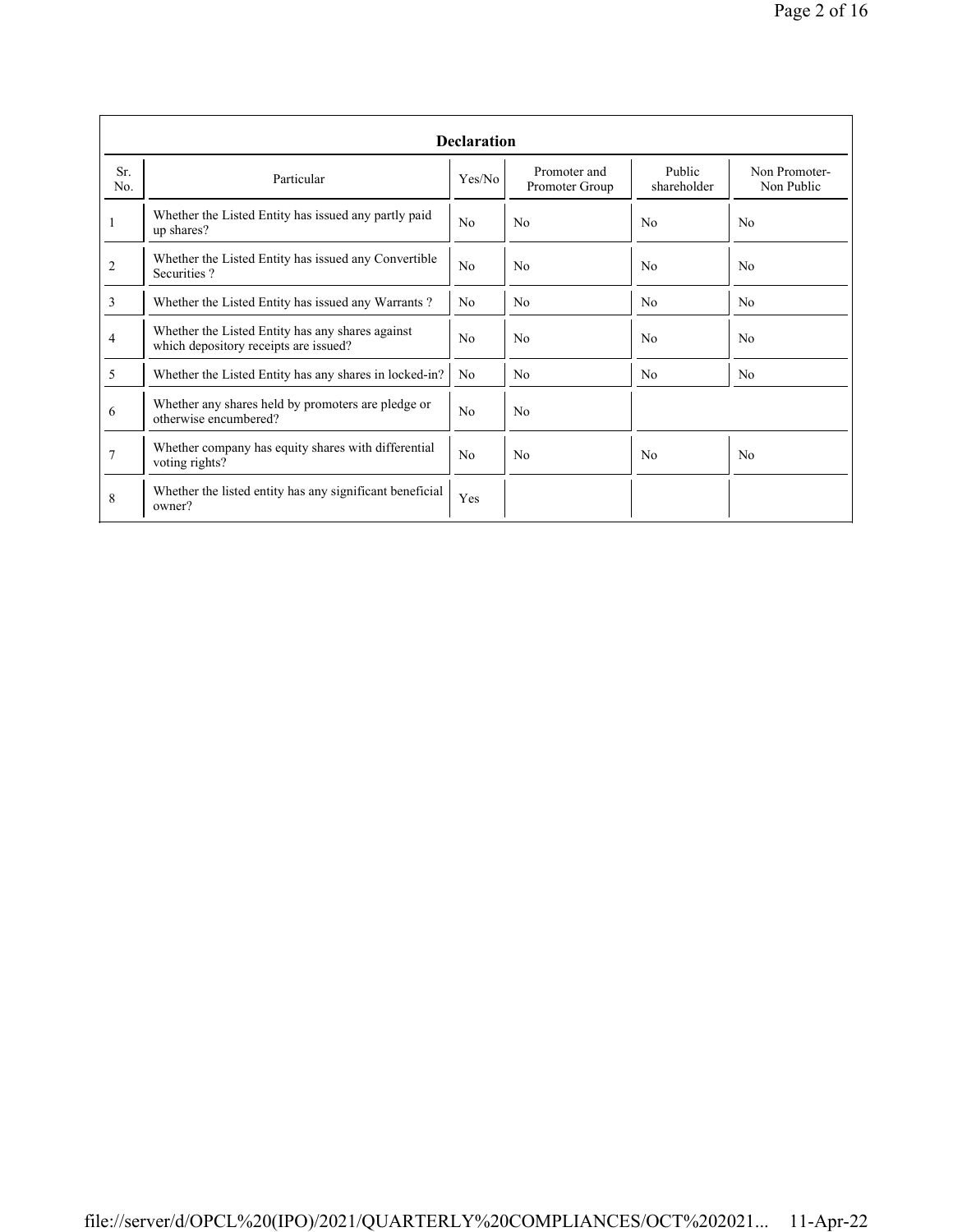|             |                                           |                         |                        |                                 |                                                                  |                                                            | Table I - Summary Statement holding of specified securities                                                                     |                                                                  |               |         |                                   |
|-------------|-------------------------------------------|-------------------------|------------------------|---------------------------------|------------------------------------------------------------------|------------------------------------------------------------|---------------------------------------------------------------------------------------------------------------------------------|------------------------------------------------------------------|---------------|---------|-----------------------------------|
|             |                                           |                         | No. of<br>fully        | No.<br>Of<br>Partly             | No. Of<br>shares<br>underlying<br>Depository<br>Receipts<br>(VI) | Total<br>nos.                                              | Shareholding<br>as a $%$ of<br>total no. of<br>shares<br>(calculated as<br>per SCRR,<br>1957) (VIII)<br>As a % of<br>$(A+B+C2)$ | Number of Voting Rights held in each<br>class of securities (IX) |               |         |                                   |
| Category    | Category<br>of<br>shareholder             | Nos. Of<br>shareholders | paid up<br>equity      | paid-<br>up                     |                                                                  | shares<br>held<br>$(VII) =$<br>$(IV)$ +<br>$(V)$ +<br>(VI) |                                                                                                                                 | No of Voting (XIV) Rights                                        |               |         | Total as a<br>$%$ of<br>$(A+B+C)$ |
| (I)<br>(II) |                                           | (III)                   | shares<br>held<br>(IV) | equity<br>shares<br>held<br>(V) |                                                                  |                                                            |                                                                                                                                 | Class<br>eg: $X$                                                 | Class<br>eg:y | Total   |                                   |
| (A)         | Promoter<br>&<br>Promoter<br>Group        | $\overline{7}$          | 4225100                |                                 |                                                                  | 4225100                                                    | 61.68                                                                                                                           | 4225100                                                          |               | 4225100 | 61.68                             |
| (B)         | Public                                    | 32                      | 2624900                |                                 |                                                                  | 2624900                                                    | 38.32                                                                                                                           | 2624900                                                          |               | 2624900 | 38.32                             |
| (C)         | Non<br>Promoter-<br>Non Public            |                         |                        |                                 |                                                                  |                                                            |                                                                                                                                 |                                                                  |               |         |                                   |
| (C1)        | <b>Shares</b><br>underlying<br><b>DRs</b> |                         |                        |                                 |                                                                  |                                                            |                                                                                                                                 |                                                                  |               |         |                                   |
| (C2)        | Shares held<br>by<br>Employee<br>Trusts   |                         |                        |                                 |                                                                  |                                                            |                                                                                                                                 |                                                                  |               |         |                                   |
|             | Total                                     | 39                      | 6850000                |                                 |                                                                  | 6850000                                                    | 100                                                                                                                             | 6850000                                                          |               | 6850000 | 100                               |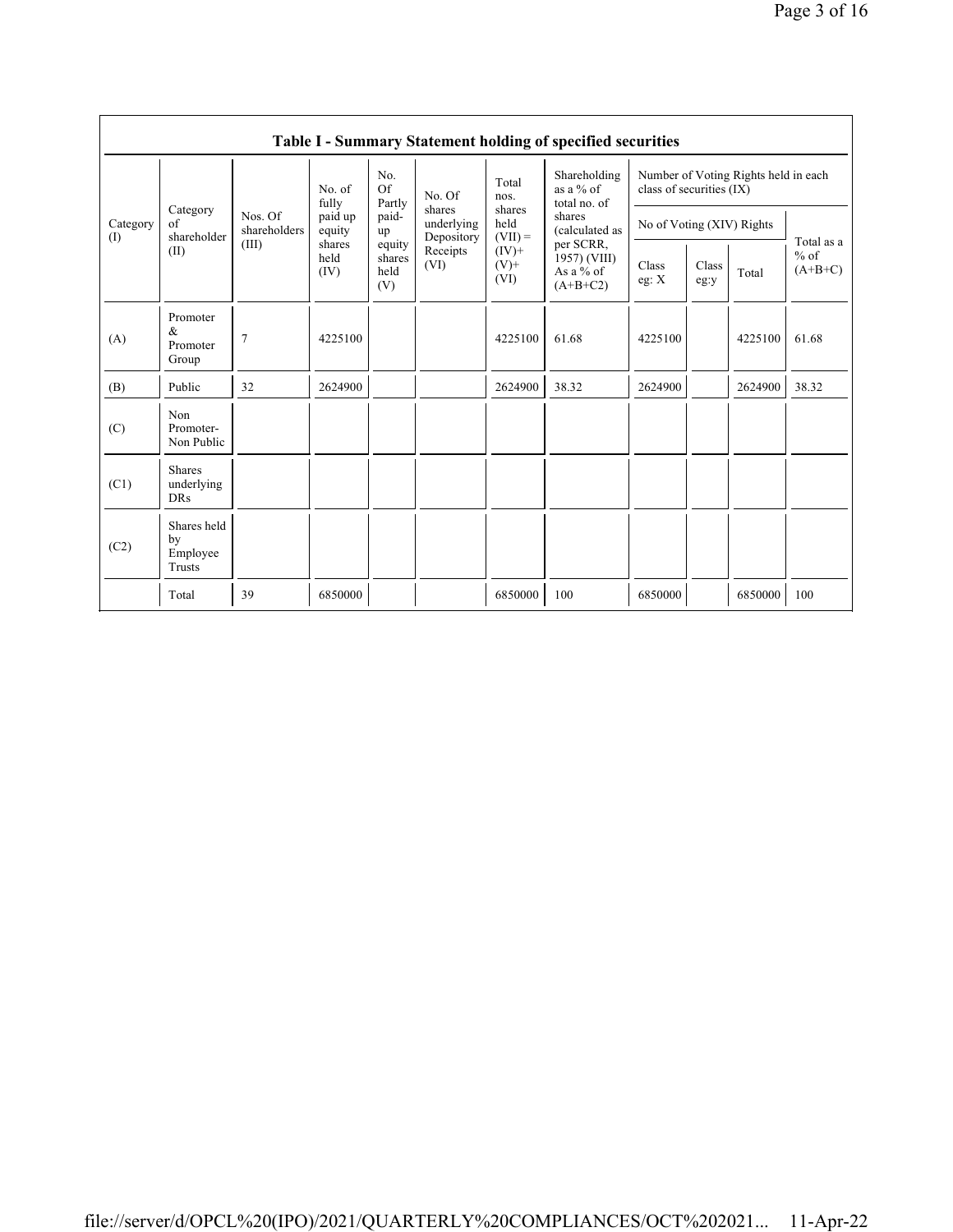|                                                                                                                                                                                                                                                                                                                                                                                         |                                                                                                 |            |                                                         | Table I - Summary Statement holding of specified securities                                     |                                                  |                                           |                                                                               |  |                            |
|-----------------------------------------------------------------------------------------------------------------------------------------------------------------------------------------------------------------------------------------------------------------------------------------------------------------------------------------------------------------------------------------|-------------------------------------------------------------------------------------------------|------------|---------------------------------------------------------|-------------------------------------------------------------------------------------------------|--------------------------------------------------|-------------------------------------------|-------------------------------------------------------------------------------|--|----------------------------|
| No. Of<br><b>Shares</b><br>No. Of<br>No. of<br><b>Shares</b><br>Underlying<br><b>Shares</b><br>Category<br>Underlying<br>Outstanding<br>of<br>Underlying<br>Category<br>convertible<br>Outstanding<br>shareholder<br>Outstanding<br>$\left( \mathrm{I}\right)$<br>convertible<br>securities<br>Warrants<br>(II)<br>and No. Of<br>securities<br>$(X_i)$<br>Warrants<br>(X)<br>$(X_i)(a)$ |                                                                                                 |            |                                                         | Shareholding,<br>as a $\%$<br>assuming full<br>conversion of<br>convertible<br>securities (as a | Number of<br>Locked in<br>shares (XII)           |                                           | Number of<br><b>Shares</b><br>pledged or<br>otherwise<br>encumbered<br>(XIII) |  | Number of<br>equity shares |
|                                                                                                                                                                                                                                                                                                                                                                                         | percentage of<br>diluted share<br>capital) $(XI)$ =<br>$(VII)+(X)$ As a<br>$%$ of<br>$(A+B+C2)$ | No.<br>(a) | As a<br>$%$ of<br>total<br><b>Shares</b><br>held<br>(b) | No.<br>(a)                                                                                      | As a<br>$%$ of<br>total<br>Shares<br>held<br>(b) | held in<br>dematerialized<br>form $(XIV)$ |                                                                               |  |                            |
| (A)                                                                                                                                                                                                                                                                                                                                                                                     | Promoter<br>&<br>Promoter<br>Group                                                              |            |                                                         | 61.68                                                                                           |                                                  |                                           |                                                                               |  | 4225100                    |
| (B)                                                                                                                                                                                                                                                                                                                                                                                     | Public                                                                                          |            |                                                         | 38.32                                                                                           |                                                  |                                           |                                                                               |  | 2624900                    |
| (C)                                                                                                                                                                                                                                                                                                                                                                                     | Non<br>Promoter-<br>Non Public                                                                  |            |                                                         |                                                                                                 |                                                  |                                           |                                                                               |  |                            |
| (C1)                                                                                                                                                                                                                                                                                                                                                                                    | <b>Shares</b><br>underlying<br><b>DRs</b>                                                       |            |                                                         |                                                                                                 |                                                  |                                           |                                                                               |  |                            |
| (C2)                                                                                                                                                                                                                                                                                                                                                                                    | Shares held<br>by<br>Employee<br>Trusts                                                         |            |                                                         |                                                                                                 |                                                  |                                           |                                                                               |  |                            |
|                                                                                                                                                                                                                                                                                                                                                                                         | Total                                                                                           |            |                                                         | 100                                                                                             |                                                  |                                           |                                                                               |  | 6850000                    |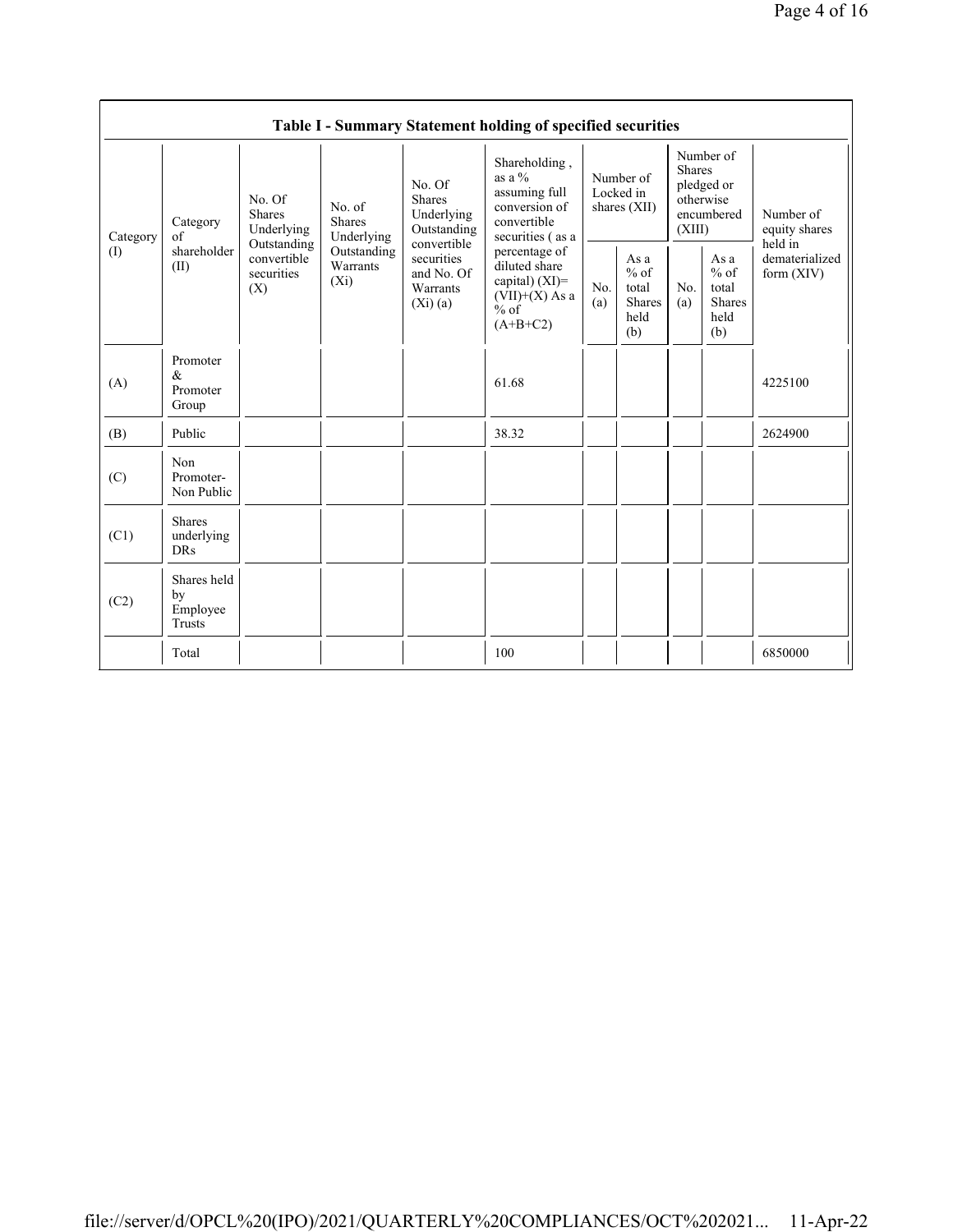|                                                                                                | No.<br>as a $%$ of<br>Total<br><b>Of</b><br>No. of<br>No. Of<br>nos.<br>Partly                                      |                         | Shareholding<br>total no. of | each class of securities (IX)   |                                    | Number of Voting Rights held in |                                                  |                           |               |         |                                 |
|------------------------------------------------------------------------------------------------|---------------------------------------------------------------------------------------------------------------------|-------------------------|------------------------------|---------------------------------|------------------------------------|---------------------------------|--------------------------------------------------|---------------------------|---------------|---------|---------------------------------|
| Sr.                                                                                            | Category &<br>Name of the                                                                                           | Nos. Of<br>shareholders | fully<br>paid up<br>equity   | paid-<br>up                     | shares<br>underlying<br>Depository | shares<br>held<br>$(VII) =$     | shares<br>(calculated<br>as per                  | No of Voting (XIV) Rights |               |         | Total<br>as a %                 |
|                                                                                                | Shareholders (I)                                                                                                    | (III)                   | shares<br>held (IV)          | equity<br>shares<br>held<br>(V) | Receipts<br>(VI)                   | $(IV)$ +<br>$(V)^+$<br>(VI)     | SCRR,<br>1957) (VIII)<br>As a % of<br>$(A+B+C2)$ | Class eg:<br>X            | Class<br>eg:y | Total   | of<br>Total<br>Voting<br>rights |
| A                                                                                              | Table II - Statement showing shareholding pattern of the Promoter and Promoter Group                                |                         |                              |                                 |                                    |                                 |                                                  |                           |               |         |                                 |
| (1)                                                                                            | Indian                                                                                                              |                         |                              |                                 |                                    |                                 |                                                  |                           |               |         |                                 |
| (a)                                                                                            | Individuals/Hindu<br>undivided Family                                                                               | $\tau$                  | 4225100                      |                                 |                                    | 4225100                         | 61.68                                            | 4225100                   |               | 4225100 | 61.68                           |
| Sub-Total<br>(A)(1)                                                                            |                                                                                                                     | 7                       | 4225100                      |                                 |                                    | 4225100                         | 61.68                                            | 4225100                   |               | 4225100 | 61.68                           |
| (2)                                                                                            | Foreign                                                                                                             |                         |                              |                                 |                                    |                                 |                                                  |                           |               |         |                                 |
| Total<br>Shareholding<br>of Promoter<br>and<br>Promoter<br>Group $(A)=$<br>$(A)(1)+(A)$<br>(2) |                                                                                                                     | 7                       | 4225100                      |                                 |                                    | 4225100                         | 61.68                                            | 4225100                   |               | 4225100 | 61.68                           |
| B                                                                                              | Table III - Statement showing shareholding pattern of the Public shareholder                                        |                         |                              |                                 |                                    |                                 |                                                  |                           |               |         |                                 |
| (1)                                                                                            | Institutions                                                                                                        |                         |                              |                                 |                                    |                                 |                                                  |                           |               |         |                                 |
| (3)                                                                                            | Non-institutions                                                                                                    |                         |                              |                                 |                                    |                                 |                                                  |                           |               |         |                                 |
| (a(i))                                                                                         | Individuals -<br>i.Individual<br>shareholders<br>holding nominal<br>share capital up<br>to Rs. 2 lakhs.             | 21                      | 200000                       |                                 |                                    | 200000                          | 2.92                                             | 200000                    |               | 200000  | 2.92                            |
| (a(ii))                                                                                        | Individuals - ii.<br>Individual<br>shareholders<br>holding nominal<br>share capital in<br>excess of Rs. 2<br>lakhs. | 3                       | 270000                       |                                 |                                    | 270000                          | 3.94                                             | 270000                    |               | 270000  | 3.94                            |
| (e)                                                                                            | Any Other<br>(specify)                                                                                              | $\,8\,$                 | 2154900                      |                                 |                                    | 2154900                         | 31.46                                            | 2154900                   |               | 2154900 | 31.46                           |
| Sub-Total<br>(B)(3)                                                                            |                                                                                                                     | 32                      | 2624900                      |                                 |                                    | 2624900                         | 38.32                                            | 2624900                   |               | 2624900 | 38.32                           |
| <b>Total Public</b><br>Shareholding<br>$(B)= (B)(1) +$<br>$(B)(2)+(B)$                         |                                                                                                                     | 32                      | 2624900                      |                                 |                                    | 2624900                         | 38.32                                            | 2624900                   |               | 2624900 | 38.32                           |
| (3)                                                                                            |                                                                                                                     |                         |                              |                                 |                                    |                                 |                                                  |                           |               |         |                                 |
| ${\bf C}$                                                                                      | Table IV - Statement showing shareholding pattern of the Non Promoter- Non Public shareholder                       |                         |                              |                                 |                                    |                                 |                                                  |                           |               |         |                                 |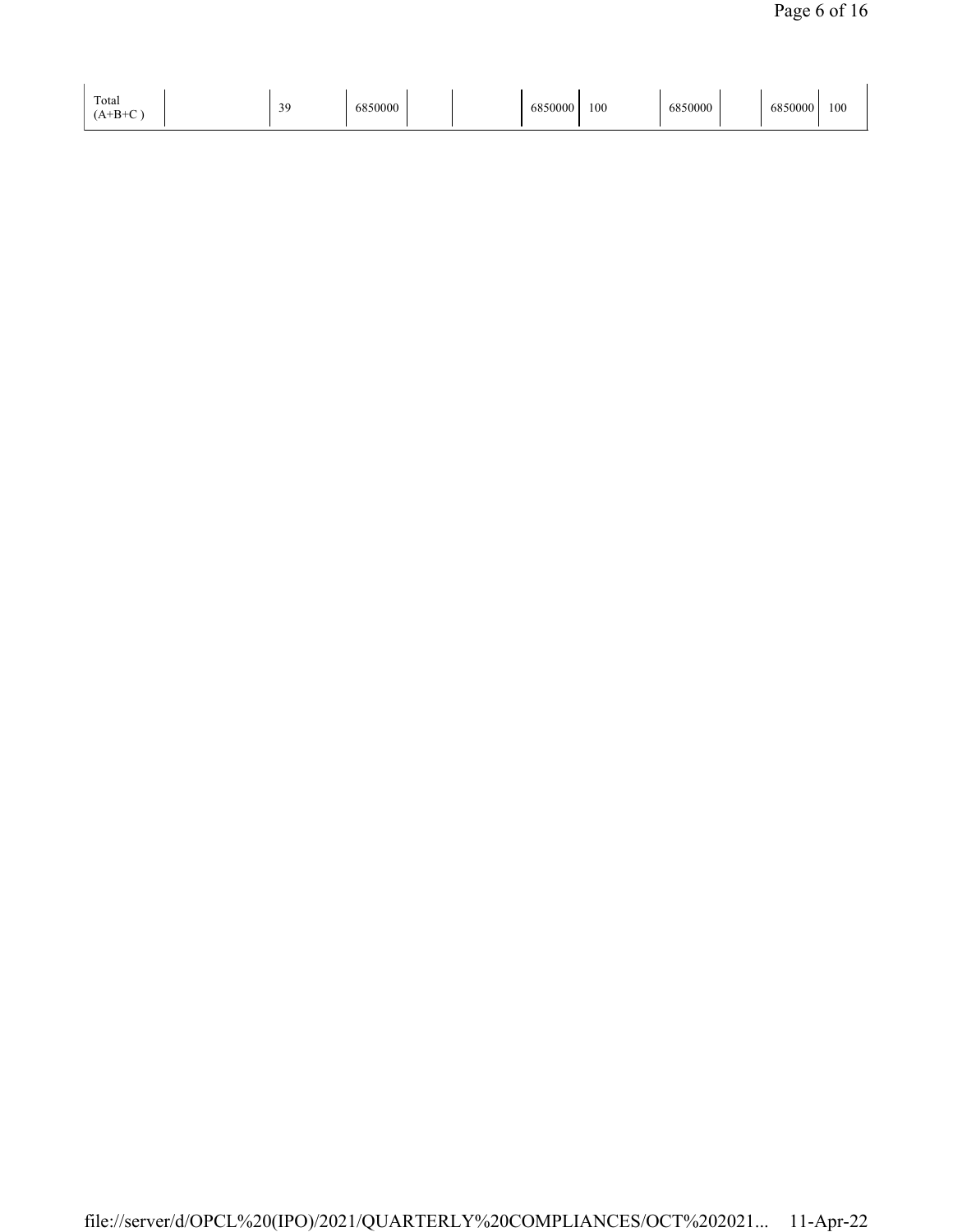|                                                                                         | Table II - Statement showing shareholding pattern of the Promoter and Promoter Group |                                                                               |                                                                                                               |                                                                                                                                                                                       |            |                                                    |                                                                               |                                                       |                                                         |
|-----------------------------------------------------------------------------------------|--------------------------------------------------------------------------------------|-------------------------------------------------------------------------------|---------------------------------------------------------------------------------------------------------------|---------------------------------------------------------------------------------------------------------------------------------------------------------------------------------------|------------|----------------------------------------------------|-------------------------------------------------------------------------------|-------------------------------------------------------|---------------------------------------------------------|
| Sr.                                                                                     | No. Of<br><b>Shares</b><br>Underlying                                                | No. $of$<br><b>Shares</b><br>Underlying<br>Outstanding<br>Warrants<br>$(X_i)$ | No. Of Shares<br>Underlying<br>Outstanding<br>convertible<br>securities and<br>No. Of<br>Warrants (Xi)<br>(a) | Shareholding, as<br>a % assuming full<br>conversion of<br>convertible<br>securities (as a<br>percentage of<br>diluted share<br>capital) $(XI)$ =<br>(VII)+(X) As a %<br>of $(A+B+C2)$ |            | Number of<br>Locked in<br>shares (XII)             | Number of<br><b>Shares</b><br>pledged or<br>otherwise<br>encumbered<br>(XIII) |                                                       | Number of<br>equity shares<br>held in<br>dematerialized |
|                                                                                         | Outstanding<br>convertible<br>securities $(X)$                                       |                                                                               |                                                                                                               |                                                                                                                                                                                       | No.<br>(a) | As a %<br>of total<br><b>Shares</b><br>held<br>(b) | No.<br>(a)                                                                    | As a $\%$<br>of total<br><b>Shares</b><br>held<br>(b) | form (XIV)                                              |
| A                                                                                       |                                                                                      |                                                                               |                                                                                                               | Table II - Statement showing shareholding pattern of the Promoter and Promoter Group                                                                                                  |            |                                                    |                                                                               |                                                       |                                                         |
| (1)                                                                                     | Indian                                                                               |                                                                               |                                                                                                               |                                                                                                                                                                                       |            |                                                    |                                                                               |                                                       |                                                         |
| (a)                                                                                     |                                                                                      |                                                                               |                                                                                                               | 61.68                                                                                                                                                                                 |            |                                                    |                                                                               |                                                       | 4225100                                                 |
| Sub-Total (A)<br>(1)                                                                    |                                                                                      |                                                                               |                                                                                                               | 61.68                                                                                                                                                                                 |            |                                                    |                                                                               |                                                       | 4225100                                                 |
| (2)                                                                                     | Foreign                                                                              |                                                                               |                                                                                                               |                                                                                                                                                                                       |            |                                                    |                                                                               |                                                       |                                                         |
| Total<br>Shareholding<br>of Promoter<br>and Promoter<br>Group $(A)=$<br>$(A)(1)+(A)(2)$ |                                                                                      |                                                                               |                                                                                                               | 61.68                                                                                                                                                                                 |            |                                                    |                                                                               |                                                       | 4225100                                                 |
| B                                                                                       |                                                                                      |                                                                               |                                                                                                               | Table III - Statement showing shareholding pattern of the Public shareholder                                                                                                          |            |                                                    |                                                                               |                                                       |                                                         |
| (1)                                                                                     | Institutions                                                                         |                                                                               |                                                                                                               |                                                                                                                                                                                       |            |                                                    |                                                                               |                                                       |                                                         |
| (3)                                                                                     | Non-institutions                                                                     |                                                                               |                                                                                                               |                                                                                                                                                                                       |            |                                                    |                                                                               |                                                       |                                                         |
| (a(i))                                                                                  |                                                                                      |                                                                               |                                                                                                               | 2.92                                                                                                                                                                                  |            |                                                    |                                                                               |                                                       | 200000                                                  |
| (a(ii))                                                                                 |                                                                                      |                                                                               |                                                                                                               | 3.94                                                                                                                                                                                  |            |                                                    |                                                                               |                                                       | 270000                                                  |
| (e)                                                                                     |                                                                                      |                                                                               |                                                                                                               | 31.46                                                                                                                                                                                 |            |                                                    |                                                                               |                                                       | 2154900                                                 |
| Sub-Total (B)<br>(3)                                                                    |                                                                                      |                                                                               |                                                                                                               | 38.32                                                                                                                                                                                 |            |                                                    |                                                                               |                                                       | 2624900                                                 |
| <b>Total Public</b><br>Shareholding<br>$(B)= (B)(1) +$<br>$(B)(2)+(B)(3)$               |                                                                                      |                                                                               |                                                                                                               | 38.32                                                                                                                                                                                 |            |                                                    |                                                                               |                                                       | 2624900                                                 |
| $\mathbf C$                                                                             |                                                                                      |                                                                               |                                                                                                               | Table IV - Statement showing shareholding pattern of the Non Promoter- Non Public shareholder                                                                                         |            |                                                    |                                                                               |                                                       |                                                         |
| Total<br>$(A+B+C2)$                                                                     |                                                                                      |                                                                               |                                                                                                               | 100                                                                                                                                                                                   |            |                                                    |                                                                               |                                                       | 6850000                                                 |
| Total<br>$(A+B+C)$                                                                      |                                                                                      |                                                                               |                                                                                                               | 100                                                                                                                                                                                   |            |                                                    |                                                                               |                                                       | 6850000                                                 |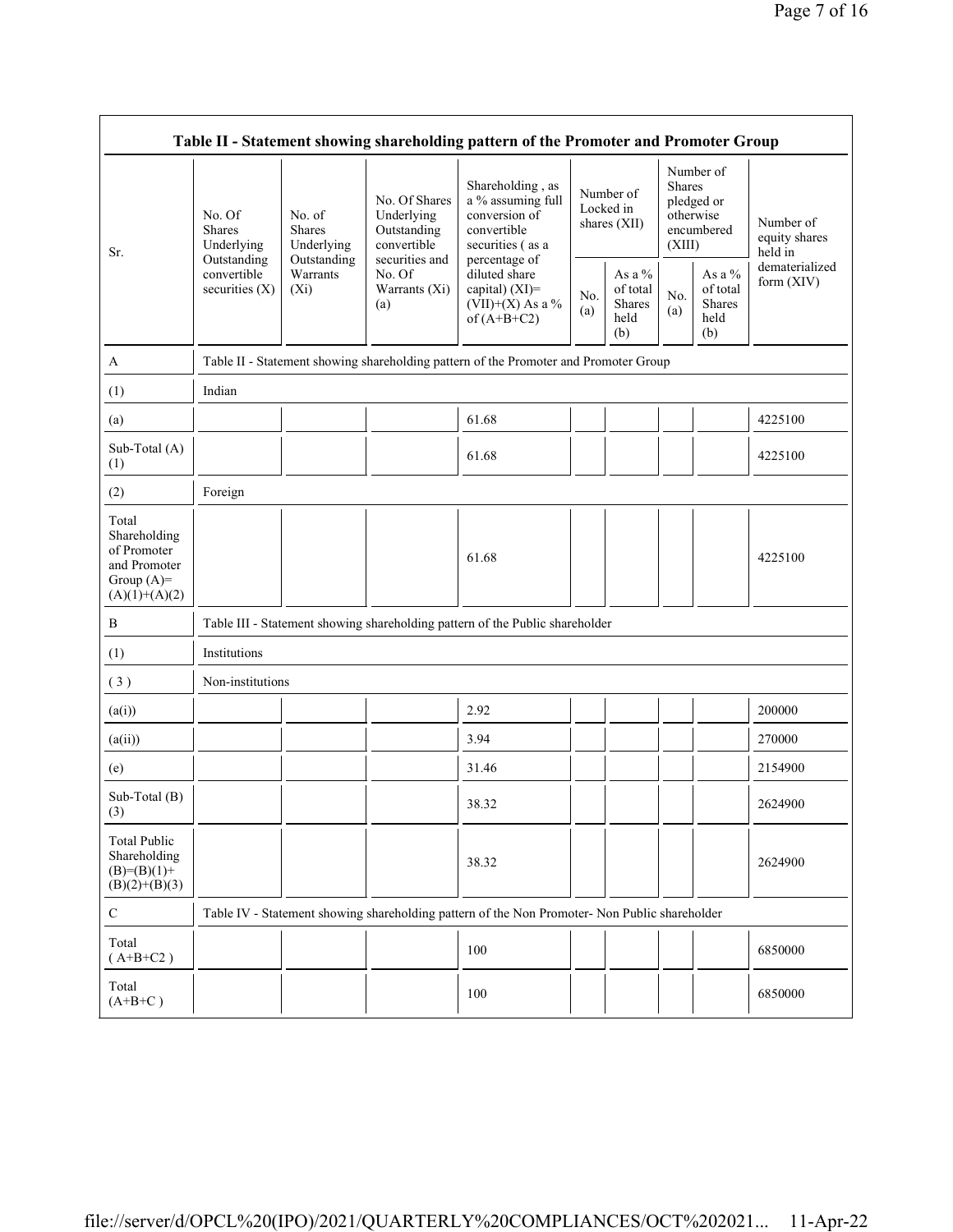|                                                                                                                            | Individuals/Hindu undivided Family                            |                                        |                                |                             |                                |                               |                              |  |
|----------------------------------------------------------------------------------------------------------------------------|---------------------------------------------------------------|----------------------------------------|--------------------------------|-----------------------------|--------------------------------|-------------------------------|------------------------------|--|
| Searial No.                                                                                                                | $\mathbf{1}$                                                  | $\overline{c}$                         | $\sqrt{3}$                     | 4                           | 5                              | 6                             | $\boldsymbol{7}$             |  |
| Name of the<br>Shareholders<br>(I)                                                                                         | <b>SATISH</b><br><b>KUMAR</b><br><b>GOYAL</b>                 | ${\rm ASHOK}$<br>KUMAR<br><b>GOYAL</b> | <b>KUSUM</b><br><b>AGARWAL</b> | <b>MOON</b><br><b>GOYAL</b> | <b>SHOBHIK</b><br><b>GOYAL</b> | <b>SHIVAM</b><br><b>GOYAL</b> | <b>MOHIT</b><br><b>GOYAL</b> |  |
| PAN(II)                                                                                                                    | AAPPG6375H                                                    | AARPG3149D                             | AAYPA0762F                     | ACXPG5181D                  | AJIPG8286B                     | ANNPG1516D                    | ANNPG1817D                   |  |
| No. of fully<br>paid up equity<br>shares held<br>(IV)                                                                      | 1180000                                                       | 1382000                                | 972100                         | 1000                        | 100000                         | 540000                        | 50000                        |  |
| No. Of Partly<br>paid-up equity<br>shares held (V)                                                                         |                                                               |                                        |                                |                             |                                |                               |                              |  |
| No. Of shares<br>underlying<br>Depository<br>Receipts (VI)                                                                 |                                                               |                                        |                                |                             |                                |                               |                              |  |
| Total nos.<br>shares held<br>$(VII) = (IV) +$<br>$(V)+(VI)$                                                                | 1180000                                                       | 1382000                                | 972100                         | 1000                        | 100000                         | 540000                        | 50000                        |  |
| Shareholding<br>as a % of total<br>no. of shares<br>(calculated as<br>per SCRR,<br>1957) (VIII)<br>As a % of<br>$(A+B+C2)$ | 17.23                                                         | 20.18                                  | 14.19                          | 0.01                        | 1.46                           | 7.88                          | 0.73                         |  |
|                                                                                                                            | Number of Voting Rights held in each class of securities (IX) |                                        |                                |                             |                                |                               |                              |  |
| Class eg:X                                                                                                                 | 1180000                                                       | 1382000                                | 972100                         | 1000                        | 100000                         | 540000                        | 50000                        |  |
| Class eg:y                                                                                                                 |                                                               |                                        |                                |                             |                                |                               |                              |  |
| Total                                                                                                                      | 1180000                                                       | 1382000                                | 972100                         | 1000                        | 100000                         | 540000                        | 50000                        |  |
| Total as a % of<br><b>Total Voting</b><br>rights                                                                           | 17.23                                                         | 20.18                                  | 14.19                          | $0.01\,$                    | 1.46                           | 7.88                          | 0.73                         |  |
| No. Of Shares<br>Underlying<br>Outstanding<br>convertible<br>securities $(X)$                                              |                                                               |                                        |                                |                             |                                |                               |                              |  |
| No. of Shares<br>Underlying<br>Outstanding<br>Warrants $(X_i)$                                                             |                                                               |                                        |                                |                             |                                |                               |                              |  |
| No. Of Shares<br>Underlying<br>Outstanding<br>convertible<br>securities and<br>No. Of<br>Warrants (Xi)<br>(a)              |                                                               |                                        |                                |                             |                                |                               |                              |  |
| Shareholding,                                                                                                              |                                                               |                                        |                                |                             |                                |                               |                              |  |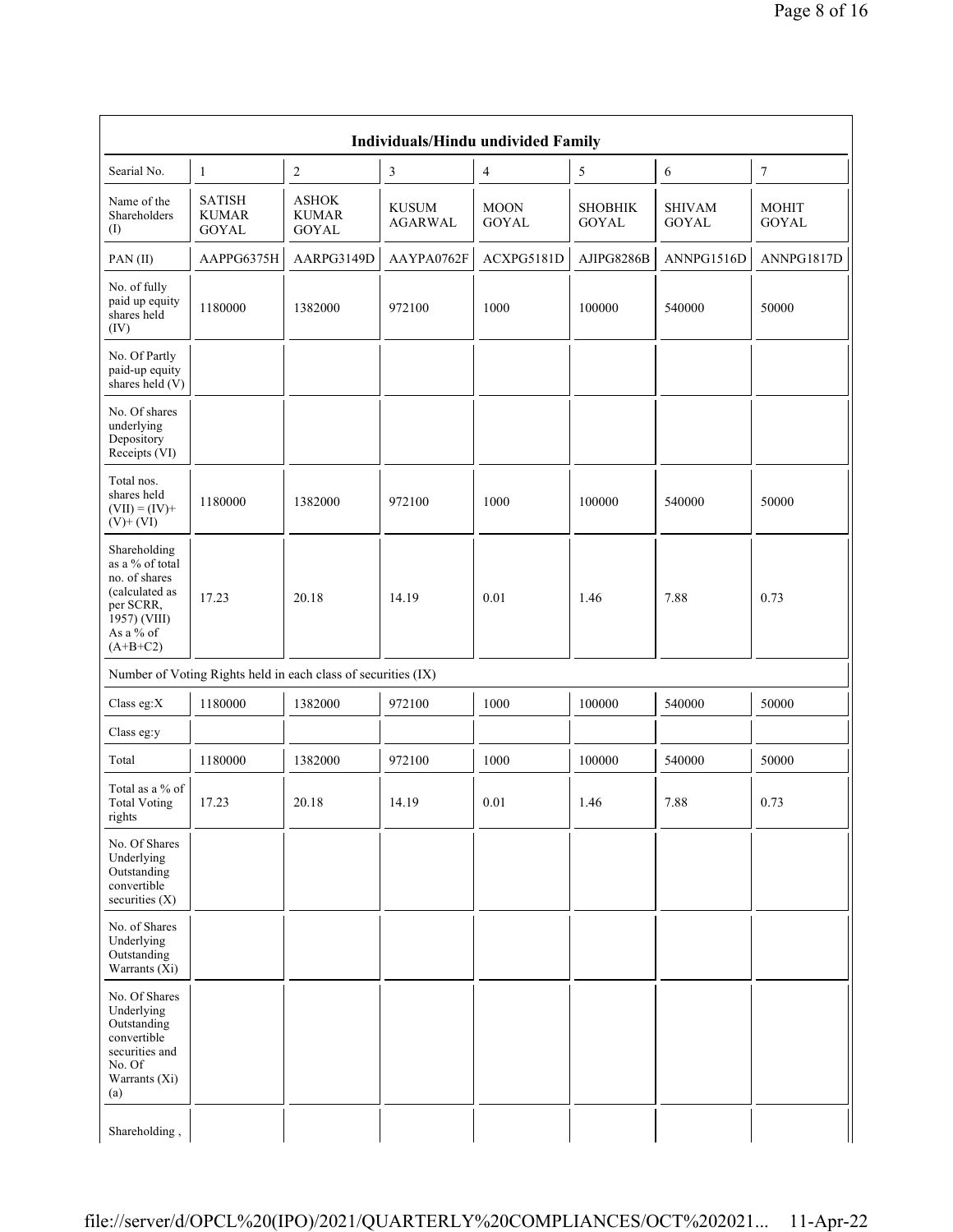| as a %<br>assuming full<br>conversion of<br>convertible<br>securities (as a<br>percentage of<br>diluted share<br>capital) (XI)=<br>$(VII)+(Xi)(a)$<br>As a % of<br>$(A+B+C2)$ | 17.23                            | 20.18                                                   | 14.19    | 0.01     | 1.46     | 7.88     | 0.73     |
|-------------------------------------------------------------------------------------------------------------------------------------------------------------------------------|----------------------------------|---------------------------------------------------------|----------|----------|----------|----------|----------|
|                                                                                                                                                                               | Number of Locked in shares (XII) |                                                         |          |          |          |          |          |
| No. $(a)$                                                                                                                                                                     |                                  |                                                         |          |          |          |          |          |
| As a % of total<br>Shares held (b)                                                                                                                                            |                                  |                                                         |          |          |          |          |          |
|                                                                                                                                                                               |                                  | Number of Shares pledged or otherwise encumbered (XIII) |          |          |          |          |          |
| No. $(a)$                                                                                                                                                                     |                                  |                                                         |          |          |          |          |          |
| As a % of total<br>Shares held (b)                                                                                                                                            |                                  |                                                         |          |          |          |          |          |
| Number of<br>equity shares<br>held in<br>dematerialized<br>form $(XIV)$                                                                                                       | 1180000                          | 1382000                                                 | 972100   | 1000     | 100000   | 540000   | 50000    |
| Reason for not providing PAN                                                                                                                                                  |                                  |                                                         |          |          |          |          |          |
| Reason for not<br>providing PAN                                                                                                                                               |                                  |                                                         |          |          |          |          |          |
| Shareholder<br>type                                                                                                                                                           | Promoter                         | Promoter                                                | Promoter | Promoter | Promoter | Promoter | Promoter |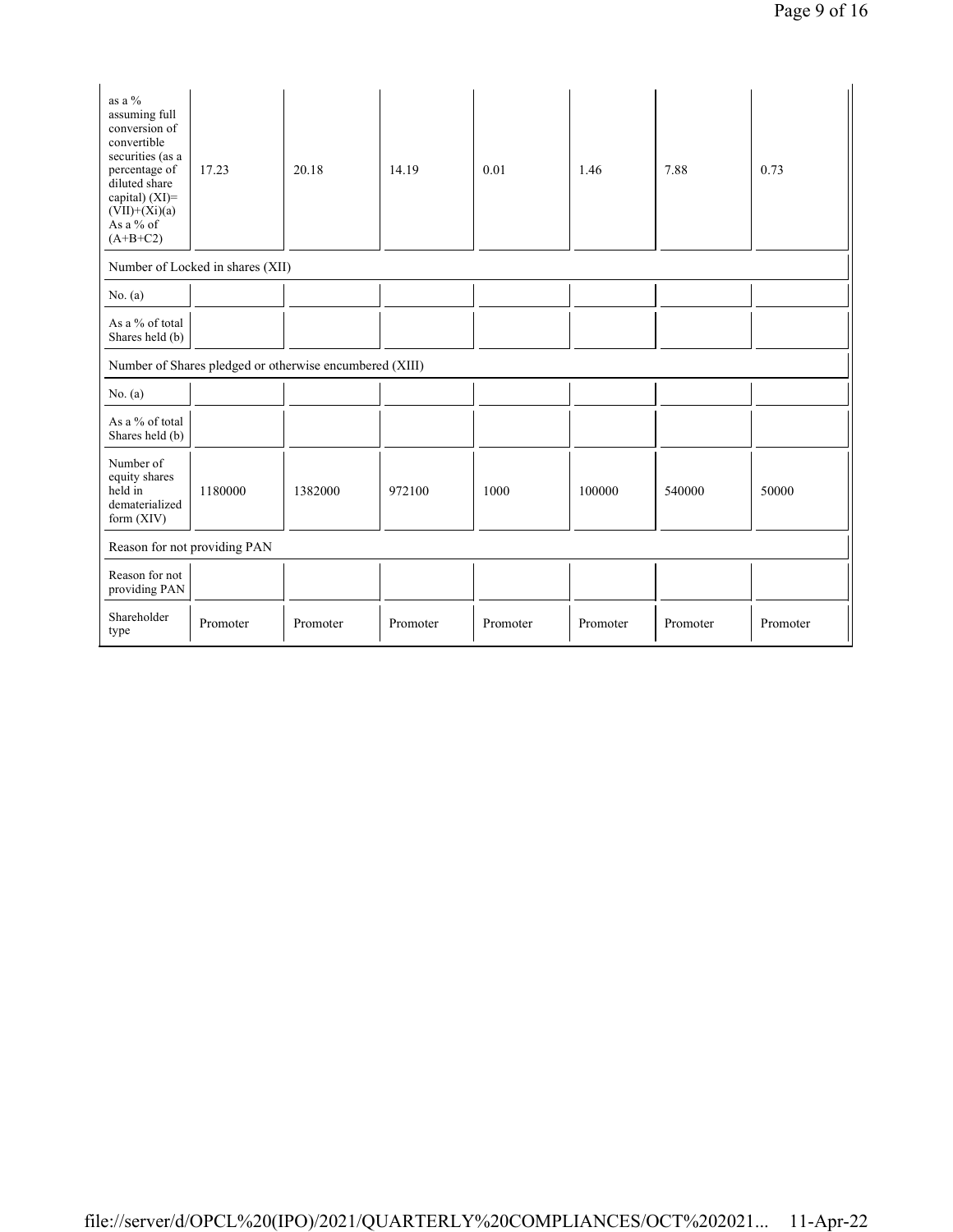| <b>Individuals/Hindu undivided Family</b>                                                                                                                                   |                       |  |  |  |  |  |
|-----------------------------------------------------------------------------------------------------------------------------------------------------------------------------|-----------------------|--|--|--|--|--|
| Searial No.                                                                                                                                                                 |                       |  |  |  |  |  |
| Name of the<br>Shareholders (I)                                                                                                                                             | Click here to go back |  |  |  |  |  |
| PAN(II)                                                                                                                                                                     | Total                 |  |  |  |  |  |
| No. of fully paid<br>up equity shares<br>held $(IV)$                                                                                                                        | 4225100               |  |  |  |  |  |
| No. Of Partly paid-<br>up equity shares<br>held $(V)$                                                                                                                       |                       |  |  |  |  |  |
| No. Of shares<br>underlying<br>Depository<br>Receipts (VI)                                                                                                                  |                       |  |  |  |  |  |
| Total nos. shares<br>held $(VII) = (IV) +$<br>$(V)$ + $(VI)$                                                                                                                | 4225100               |  |  |  |  |  |
| Shareholding as a<br>% of total no. of<br>shares (calculated<br>as per SCRR,<br>1957) (VIII) As a<br>% of $(A+B+C2)$                                                        | 61.68                 |  |  |  |  |  |
| Number of Voting Rights held in each class of securities (IX)                                                                                                               |                       |  |  |  |  |  |
| Class eg: $X$                                                                                                                                                               | 4225100               |  |  |  |  |  |
| Class eg:y                                                                                                                                                                  |                       |  |  |  |  |  |
| Total                                                                                                                                                                       | 4225100               |  |  |  |  |  |
| Total as a % of<br><b>Total Voting rights</b>                                                                                                                               | 61.68                 |  |  |  |  |  |
| No. Of Shares<br>Underlying<br>Outstanding<br>convertible<br>securities (X)                                                                                                 |                       |  |  |  |  |  |
| No. of Shares<br>Underlying<br>Outstanding<br>Warrants $(X_i)$                                                                                                              |                       |  |  |  |  |  |
| No. Of Shares<br>Underlying<br>Outstanding<br>convertible<br>securities and No.<br>Of Warrants (Xi)<br>(a)                                                                  |                       |  |  |  |  |  |
| Shareholding, as a<br>% assuming full<br>conversion of<br>convertible<br>securities (as a<br>percentage of<br>diluted share<br>capital) (XI)= (VII)<br>$+(Xi)(a)$ As a % of | 61.68                 |  |  |  |  |  |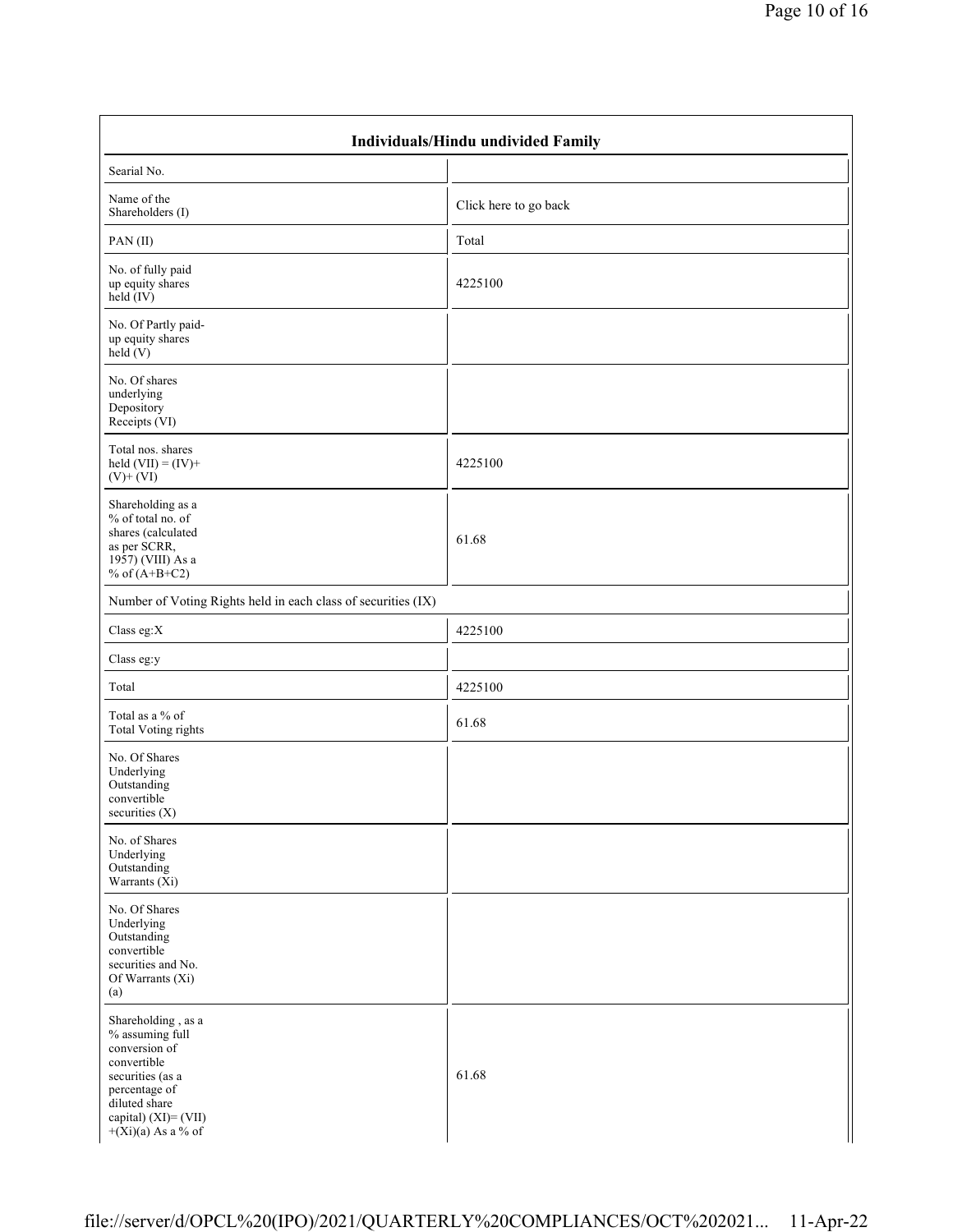| $(A+B+C2)$                                                           |         |
|----------------------------------------------------------------------|---------|
| Number of Locked in shares (XII)                                     |         |
| No. $(a)$                                                            |         |
| As a % of total<br>Shares held (b)                                   |         |
| Number of Shares pledged or otherwise encumbered (XIII)              |         |
| No. (a)                                                              |         |
| As a % of total<br>Shares held (b)                                   |         |
| Number of equity<br>shares held in<br>dematerialized<br>form $(XIV)$ | 4225100 |
| Reason for not providing PAN                                         |         |
| Reason for not<br>providing PAN                                      |         |
| Shareholder type                                                     |         |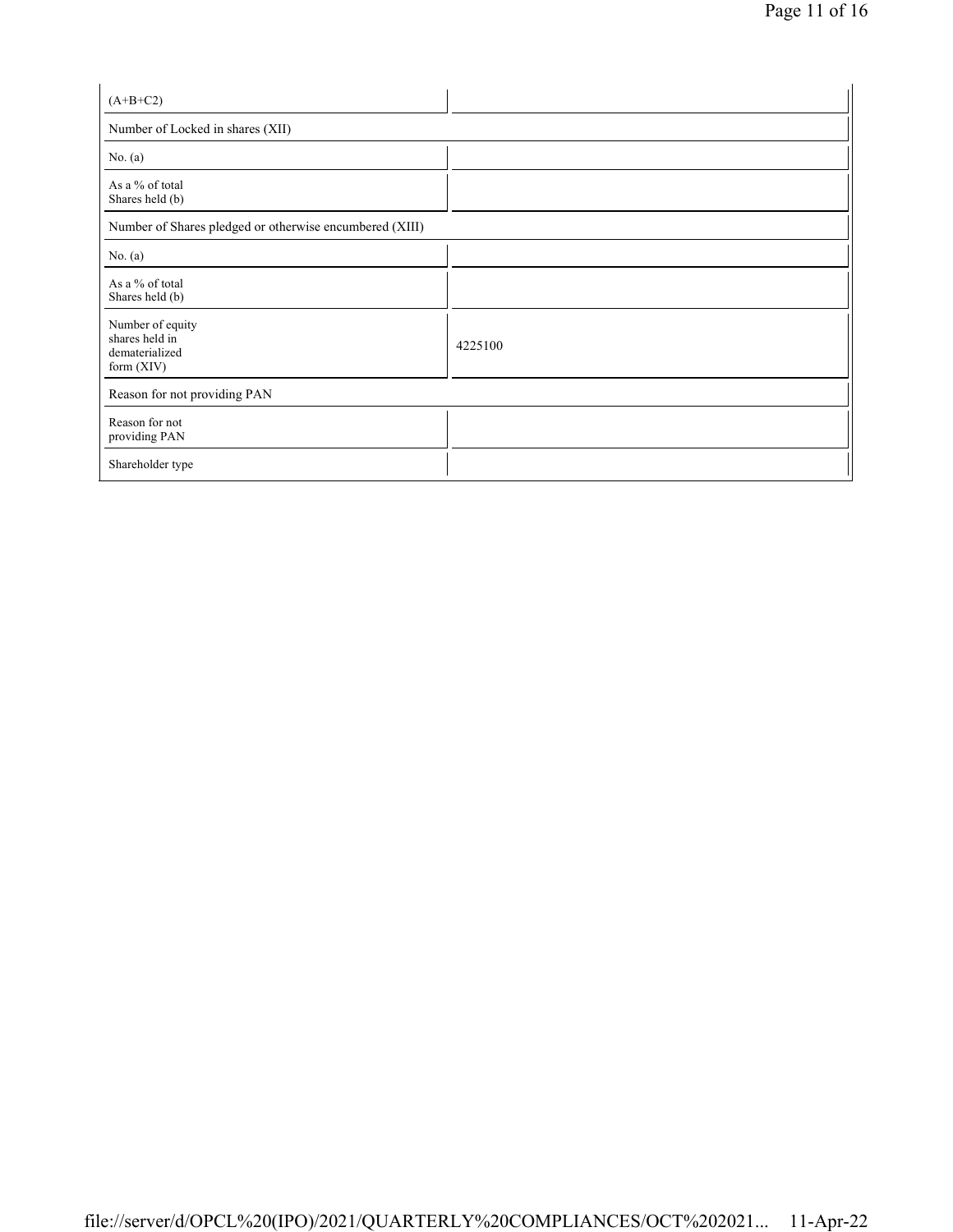|                                                                                                                                                                            | Individuals - i. Individual shareholders holding nominal share capital up to Rs. 2 lakhs. |                       |
|----------------------------------------------------------------------------------------------------------------------------------------------------------------------------|-------------------------------------------------------------------------------------------|-----------------------|
| Searial No.                                                                                                                                                                | 1                                                                                         |                       |
| Name of the<br>Shareholders (I)                                                                                                                                            | <b>AMIT AGARWAL</b>                                                                       | Click here to go back |
| PAN(II)                                                                                                                                                                    | AGWPA5408Q                                                                                | Total                 |
| No. of fully paid<br>up equity shares<br>held (IV)                                                                                                                         | 190000                                                                                    | 190000                |
| No. Of Partly paid-<br>up equity shares<br>$\text{held}(V)$                                                                                                                |                                                                                           |                       |
| No. Of shares<br>underlying<br>Depository<br>Receipts (VI)                                                                                                                 |                                                                                           |                       |
| Total nos. shares<br>held $(VII) = (IV) +$<br>$(V)$ + $(VI)$                                                                                                               | 190000                                                                                    | 190000                |
| Shareholding as a<br>% of total no. of<br>shares (calculated<br>as per SCRR,<br>1957) (VIII) As a<br>% of $(A+B+C2)$                                                       | 2.77                                                                                      | 2.77                  |
| Number of Voting Rights held in each class of securities (IX)                                                                                                              |                                                                                           |                       |
| Class eg: X                                                                                                                                                                | 190000                                                                                    | 190000                |
| Class eg:y                                                                                                                                                                 |                                                                                           |                       |
| Total                                                                                                                                                                      | 190000                                                                                    | 190000                |
| Total as a % of<br><b>Total Voting rights</b>                                                                                                                              | 2.77                                                                                      | 2.77                  |
| No. Of Shares<br>Underlying<br>Outstanding<br>convertible<br>securities $(X)$                                                                                              |                                                                                           |                       |
| No. of Shares<br>Underlying<br>Outstanding<br>Warrants $(X_i)$                                                                                                             |                                                                                           |                       |
| No. Of Shares<br>Underlying<br>Outstanding<br>convertible<br>securities and No.<br>Of Warrants (Xi)<br>(a)                                                                 |                                                                                           |                       |
| Shareholding, as a<br>% assuming full<br>conversion of<br>convertible<br>securities (as a<br>percentage of<br>diluted share<br>capital) $(XI) = (VII)$<br>$+(X)$ As a % of | 2.77                                                                                      | 2.77                  |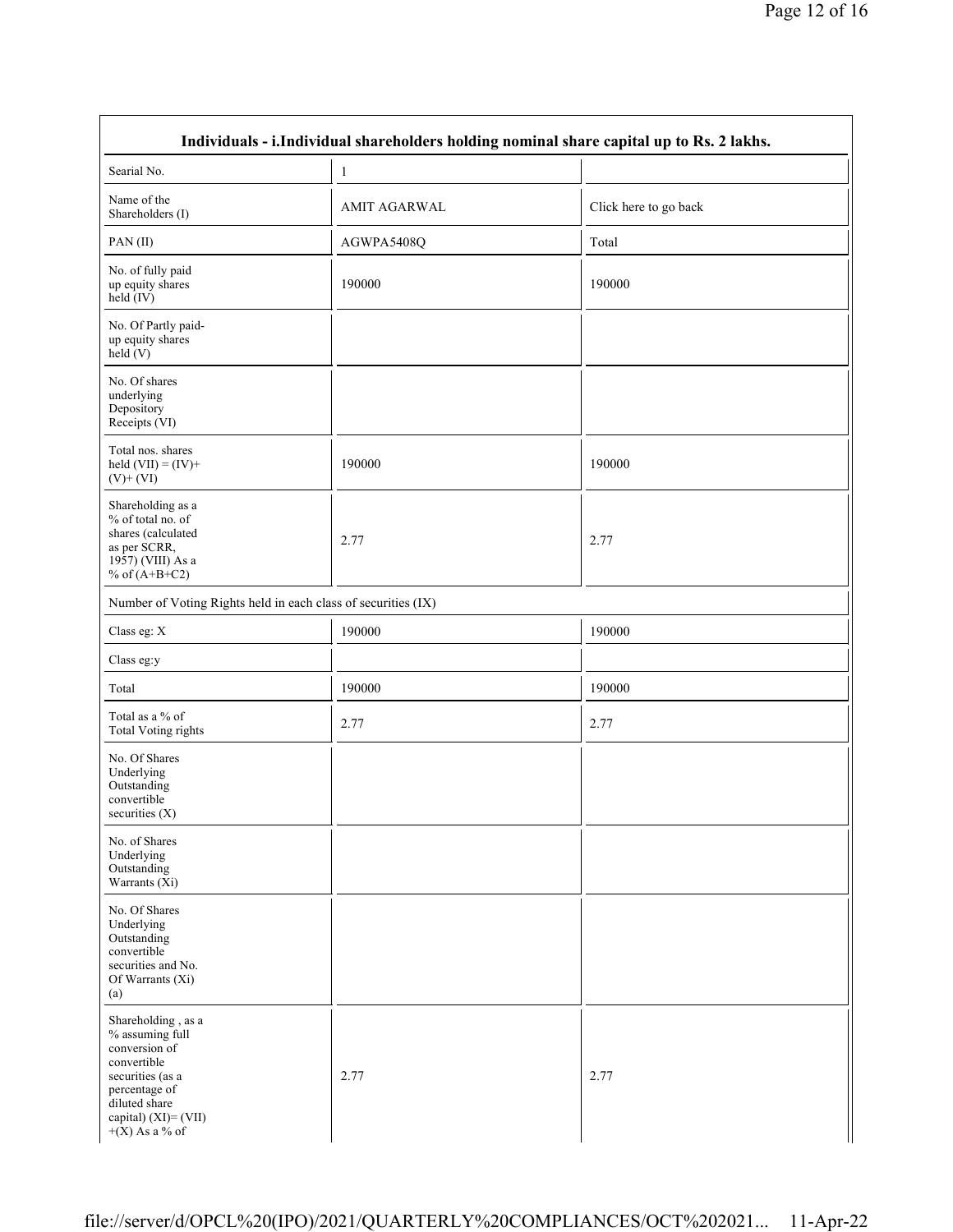| $(A+B+C2)$                                                           |        |        |  |  |  |  |
|----------------------------------------------------------------------|--------|--------|--|--|--|--|
| Number of Locked in shares (XII)                                     |        |        |  |  |  |  |
| No. $(a)$                                                            |        |        |  |  |  |  |
| As a % of total<br>Shares held (b)                                   |        |        |  |  |  |  |
| Number of equity<br>shares held in<br>dematerialized<br>form $(XIV)$ | 190000 | 190000 |  |  |  |  |
| Reason for not providing PAN                                         |        |        |  |  |  |  |
| Reason for not<br>providing PAN                                      |        |        |  |  |  |  |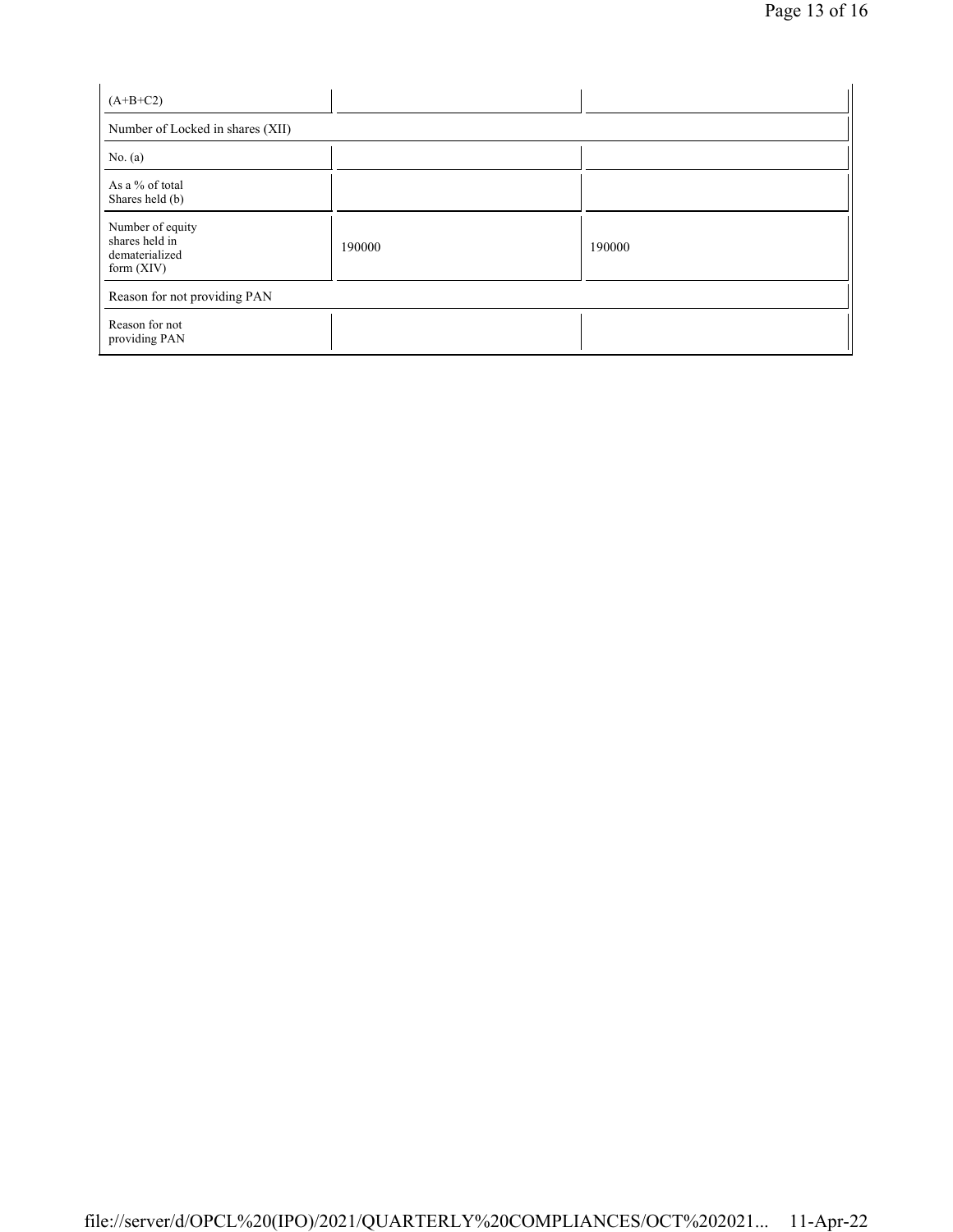| Any Other (specify)                                                                                                  |                                        |                |                         |                       |  |  |
|----------------------------------------------------------------------------------------------------------------------|----------------------------------------|----------------|-------------------------|-----------------------|--|--|
| Searial No.                                                                                                          | $\mathbf{1}$                           | $\overline{2}$ | $\mathfrak z$           |                       |  |  |
| Category                                                                                                             | <b>Bodies Corporate</b>                | <b>HUF</b>     | <b>Bodies Corporate</b> |                       |  |  |
| Category / More<br>than 1 percentage                                                                                 | More than 1 percentage of shareholding | Category       | Category                |                       |  |  |
| Name of the<br>Shareholders (I)                                                                                      | RAJA RAM SOFTWARE SOLUTIONS LLP        |                |                         | Click here to go back |  |  |
| PAN(II)                                                                                                              | ABAFR6044G                             |                |                         | Total                 |  |  |
| No. of the<br>Shareholders (I)                                                                                       | 1                                      | 6              | 1                       | 7                     |  |  |
| No. of fully paid<br>up equity shares<br>$\text{held}(\text{IV})$                                                    | 2084900                                | 65000          | 5000                    | 70000                 |  |  |
| No. Of Partly paid-<br>up equity shares<br>held $(V)$                                                                |                                        |                |                         |                       |  |  |
| No. Of shares<br>underlying<br>Depository<br>Receipts (VI)                                                           |                                        |                |                         |                       |  |  |
| Total nos. shares<br>held $(VII) = (IV) +$<br>$(V)$ + $(VI)$                                                         | 2084900                                | 65000          | 5000                    | 70000                 |  |  |
| Shareholding as a<br>% of total no. of<br>shares (calculated<br>as per SCRR,<br>1957) (VIII) As a<br>% of $(A+B+C2)$ | 30.44                                  | 0.95           | 0.07                    | 1.02                  |  |  |
| Number of Voting Rights held in each class of securities (IX)                                                        |                                        |                |                         |                       |  |  |
| Class eg: X                                                                                                          | 2084900                                | 65000          | 5000                    | 70000                 |  |  |
| Class eg:y                                                                                                           |                                        |                |                         |                       |  |  |
| Total                                                                                                                | 2084900                                | 65000          | 5000                    | 70000                 |  |  |
| Total as a % of<br><b>Total Voting rights</b>                                                                        | 30.44                                  | 0.95           | 0.07                    | 1.02                  |  |  |
| No. Of Shares<br>Underlying<br>Outstanding<br>convertible<br>securities $(X)$                                        |                                        |                |                         |                       |  |  |
| No. of Shares<br>Underlying<br>Outstanding<br>Warrants $(X_i)$                                                       |                                        |                |                         |                       |  |  |
| No. Of Shares<br>Underlying<br>Outstanding<br>convertible<br>securities and No.<br>Of Warrants (Xi)<br>(a)           |                                        |                |                         |                       |  |  |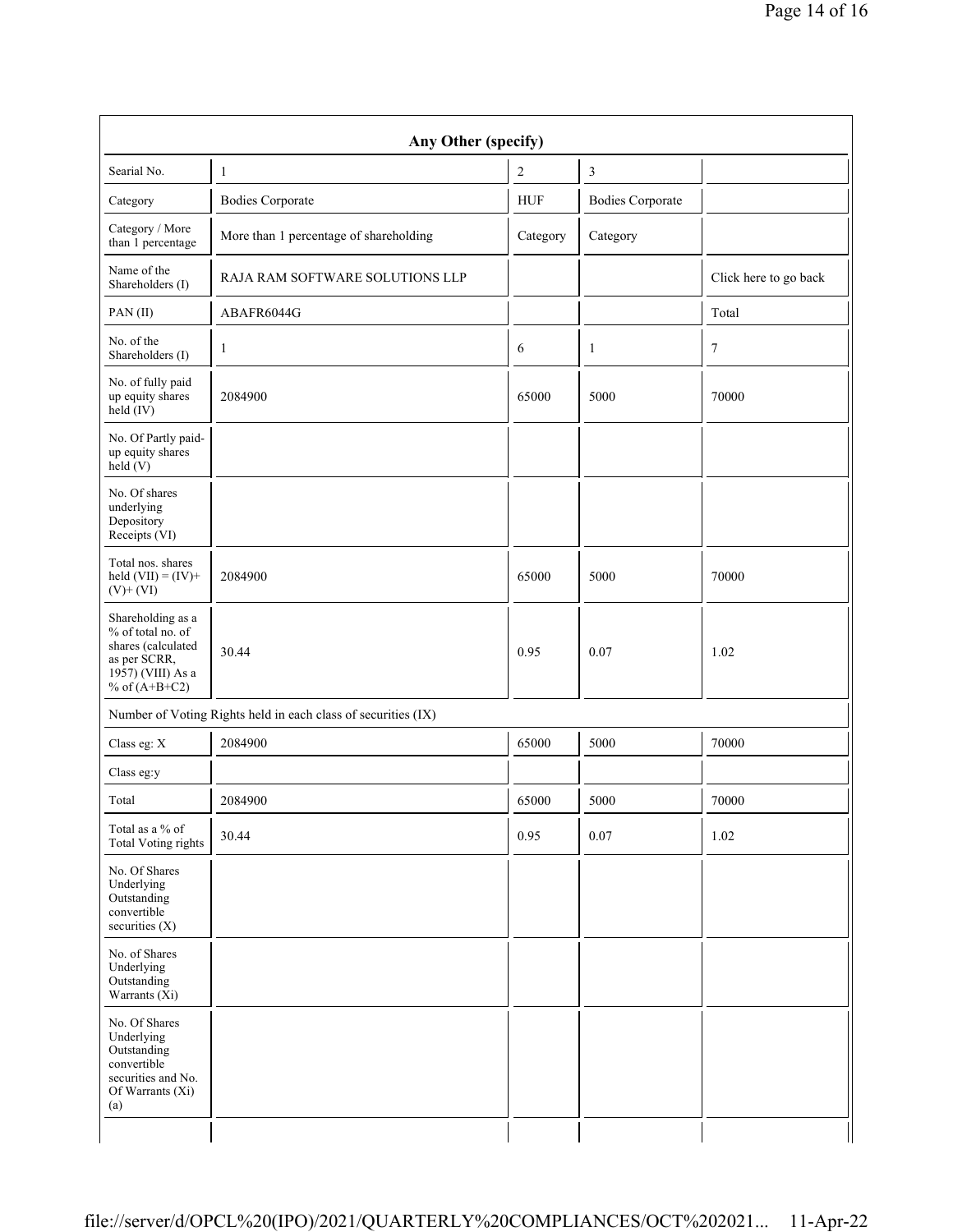| Shareholding, as a<br>% assuming full<br>conversion of<br>convertible<br>securities (as a<br>percentage of<br>diluted share<br>capital) $(XI) = (VII)$<br>$+(X)$ As a % of<br>$(A+B+C2)$ | 30.44   | 0.95  | 0.07 | 1.02  |  |  |
|------------------------------------------------------------------------------------------------------------------------------------------------------------------------------------------|---------|-------|------|-------|--|--|
| Number of Locked in shares (XII)                                                                                                                                                         |         |       |      |       |  |  |
| No. $(a)$                                                                                                                                                                                |         |       |      |       |  |  |
| As a % of total<br>Shares held (b)                                                                                                                                                       |         |       |      |       |  |  |
| Number of equity<br>shares held in<br>dematerialized<br>form $(XIV)$                                                                                                                     | 2084900 | 65000 | 5000 | 70000 |  |  |
| Reason for not providing PAN                                                                                                                                                             |         |       |      |       |  |  |
| Reason for not<br>providing PAN                                                                                                                                                          |         |       |      |       |  |  |